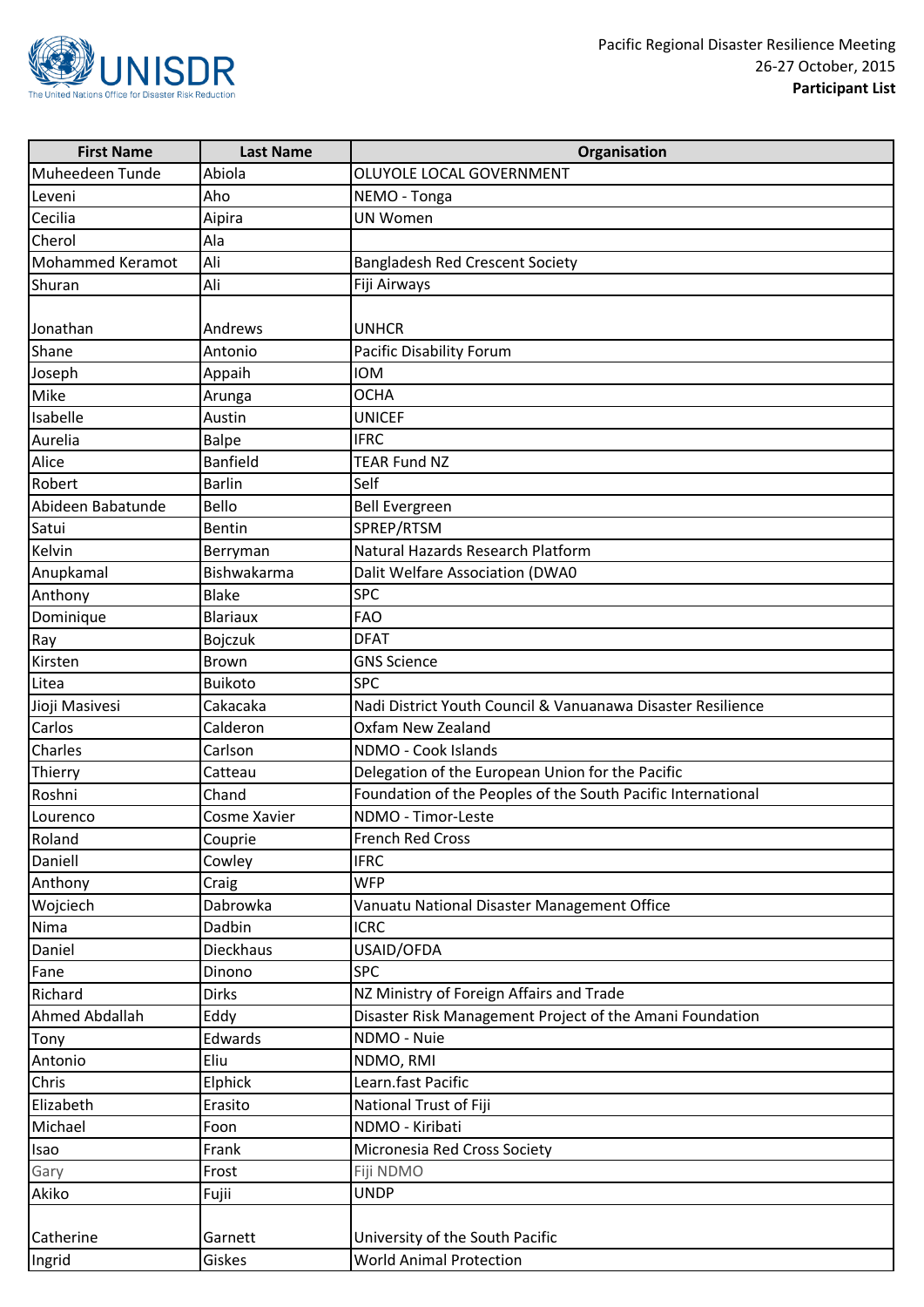

| <b>First Name</b> | <b>Last Name</b> | Organisation                                                                |
|-------------------|------------------|-----------------------------------------------------------------------------|
| Michael           | Gloeckle         | Vanuatu NDMO / DFAT                                                         |
| Mike              | Greenslade       | ShelterBox                                                                  |
| Fred              | Grimm            | <b>ICRC</b>                                                                 |
| Nadine            | Haddad           | Save the Children                                                           |
| Alasdair          | Hainsworth       | World Meteorological Organisation                                           |
| Md Fazlul         | Haque            | LEGAL AID CENTER AND FOUNDATION                                             |
| Roy               | Harris           | NDMO - Nauru                                                                |
| Michael           | Hartfield        | Ministry of Foreign Affairs and Trade                                       |
| Masao             | Helmi            | National Disaster Management Office- Office of the Chief Seceretary (RMI)   |
| David             | Heron            | <b>GNS Science</b>                                                          |
| David             | Hesaie           | World Vision International PTL (Pacific Timor Leste)                        |
| Andrew            | Hickey           | Ministry of Civil Defence & Emergency Management, New Zealand               |
| Scott             | Hook             | Pacific Islands Forum Secretariat                                           |
| <b>OL</b>         | Horrocks         | Ministry of Civil Defence & Emergency Management                            |
| Filifilia         | losefa           | <b>UNDP</b>                                                                 |
| Choutet           | Isabelle         | <b>French Red Cross</b>                                                     |
| Norense           | Iyahen           | <b>PCRAFI</b>                                                               |
| Helene            | Jacot Des Combes | The University of the South pacific                                         |
| Moortaza          | Jiwanji          | <b>UNDP</b>                                                                 |
| Nancy             | Jolo             | Development Services Exchange                                               |
| Leif              | Jonsson          | <b>IFRC</b>                                                                 |
| Lamberti          | Julien           | <b>French Red Cross</b>                                                     |
| Ateca             | Kama             | National Food and Nutrition Centre, Ministry of Health and Medical Services |
| Franck Arnaud     | Kanga            | SAUVONS LA VIE / PSF AFRICA                                                 |
| Mereoni           | Ketewai          | <b>SPC</b>                                                                  |
| Rokho             | Kim              | <b>WHO</b>                                                                  |
| Lisa              | Kingsbury        | <b>SPC</b>                                                                  |
| Victor            | Kissun           | Fiji Airways                                                                |
| Andreas           | Kopf             | University of the South pacific                                             |
| Jiuta             | Korovulavula     | Foundation of the Peoples of the South Pacific International                |
| Megan             | Krolik           | Caritas Australia                                                           |
| Mahendra          | Kumar            | Pacific Islands Development Forum (PIDF)                                    |
| Justina           | Langidrik        | NDMO - RMI                                                                  |
| Masi              | Latianara        | Habitat for Humanity Fiji                                                   |
| Jesãºs            | Laviã±A          | EU Delegation for the Pacific                                               |
| Peter             | Lawther          | <b>IFRC</b>                                                                 |
| Eseroma           | Ledua            | Fiji Red Cross Society                                                      |
| <b>Brigitte</b>   | Leduc            | <b>SPC</b>                                                                  |
| Lite              | Lewadradra       | Ola Fou Fiji                                                                |
| Finua             | Limuloa          | <b>IFRC</b>                                                                 |
| Margie            | Lowe             | <b>GNS Science</b>                                                          |
| Osnat             | Lubrani          | <b>UNDP</b>                                                                 |
| Karen             | Lummis           | Australian Government Department of Foreign Affairs and Trade               |
| Tony              | Madigan          | <b>RIS Consulting</b>                                                       |
| Erin              | Magee            | <b>DFAT</b>                                                                 |
| Dodji Eric        | Mathey Apossan   | SAVE THE LIFE NGO                                                           |
| Shohei            | Matsuura         | <b>SPC</b>                                                                  |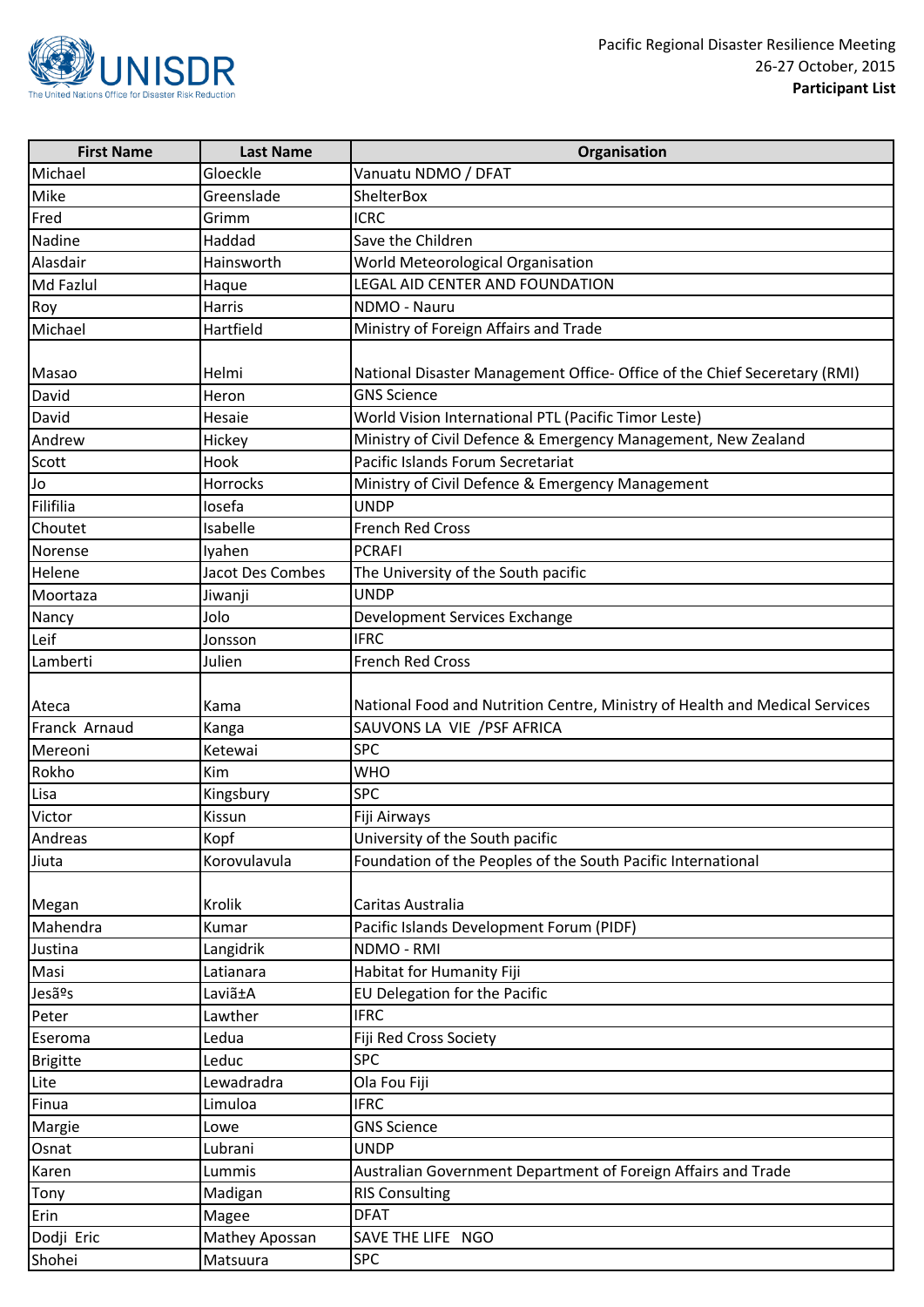

| <b>First Name</b>     | <b>Last Name</b> | Organisation                                              |
|-----------------------|------------------|-----------------------------------------------------------|
|                       |                  |                                                           |
| Kirstie               | Meheux           | Secretariat of the Pacific Community                      |
| Maraia                | Meo              | <b>WHO</b>                                                |
| Tommy                 | Moore            | <b>SPREP</b>                                              |
| John                  | Morley           | Australian High Commission - Suva                         |
| <b>Filipe Nainoca</b> | Nainoca          | Fiji Red Cross Society                                    |
| Taina                 | Naivalu          | Fiji Red Cross Society                                    |
| Taito                 | Nakalevu         | <b>SPC</b>                                                |
| Waisale               | Nagiolevu        | <b>SPC</b>                                                |
|                       |                  |                                                           |
| Krishneil             | Narayan          | PROJECT SURVIVAL PACIFIC: YOUTH CLIMATE MOVEMENT          |
| Aliti                 | Natoga           | OLA FOU                                                   |
| Molly                 | Neilson          | NDMO - Samoa                                              |
| Arona                 | Ngari            | Cook Islands Meteorological Service                       |
| Sandy                 | Ngilambi         | <b>MEDAIR</b>                                             |
| Kish                  | Nigel            | Nigel Youth Foundation                                    |
| Rachel                | Nunn             | Independent                                               |
| Melanie               | Ogle             | Council for International Development                     |
| Kelera                | Oli              | Ministry of Health/World Health Organisation              |
| Luke                  | Otterbech        | Rainbow Pride Foundation                                  |
| Christine             | Pahlman          | Department of Foreign Affairs and Trade (Australia)       |
| Pauline               | Parsons          | Risk, Crisis & Disaster Management Consultant             |
| Mike                  | Paterson         | <b>SPC</b>                                                |
| Iulia (Ms)            | Petelo           | <b>FAO</b>                                                |
| Kevin                 | Petrini          | <b>UNDP</b>                                               |
| Jennifer              | Poole            | <b>MSP</b>                                                |
| Nila                  | Prasad           | JICA Fiji Office                                          |
| Cristelle             | Pratt            | <b>PIFS</b>                                               |
| Alberto               | Preato           | <b>IOM</b>                                                |
| Virginia              | Pycroft          | <b>ADRA South Pacific</b>                                 |
| Mosese                | Qasenivalu       | <b>UNFPA</b>                                              |
| Uraia                 | Rainima          | Fiji NDMO                                                 |
| Tomasi                | Raiviu           | OLA FOU                                                   |
| Doug                  | Ramsay           | <b>NIWA</b>                                               |
| Prof. Bhaskar         | Rao              | Rajiv Gandhi University of Knowledge Technologies         |
| Sunia                 | Ratuevu          | Fiji National Disaster Management Office                  |
| Josefa                | Ravuso           | National Trust of Fiji                                    |
| Christine             | Reddy            | <b>ICRC</b>                                               |
| Kaiser                | Rejve            | Oxfam Australia                                           |
| Wayne                 | Ricketts         | <b>World Animal Protection</b>                            |
| Sevuloni              | Rokomatu Ratu    | Fiji Red Cross                                            |
| Glenn                 | Rose             | <b>IFRC</b>                                               |
| Alexandre             | Rossignol        | NDMO - New Cal                                            |
| Tia                   | Rowley           | Queensland State Emergency Service                        |
| Willie                | Sablan           | Disability Promotion & Advocacy Association (DPA Vanuatu) |
| Reboama               | Samuel           | Risk Reduction Cook Islands [Private Consultant]          |
| Isaac                 | Savua            | <b>CARE International in Vanuatu</b>                      |
| Hideki                | Sawada           | JICA Fiji Office                                          |
| Stacey                | Sawchuk          | ActionAid                                                 |
| Lavetanalagi          | Seru             | Rainbow Pride Fiji                                        |